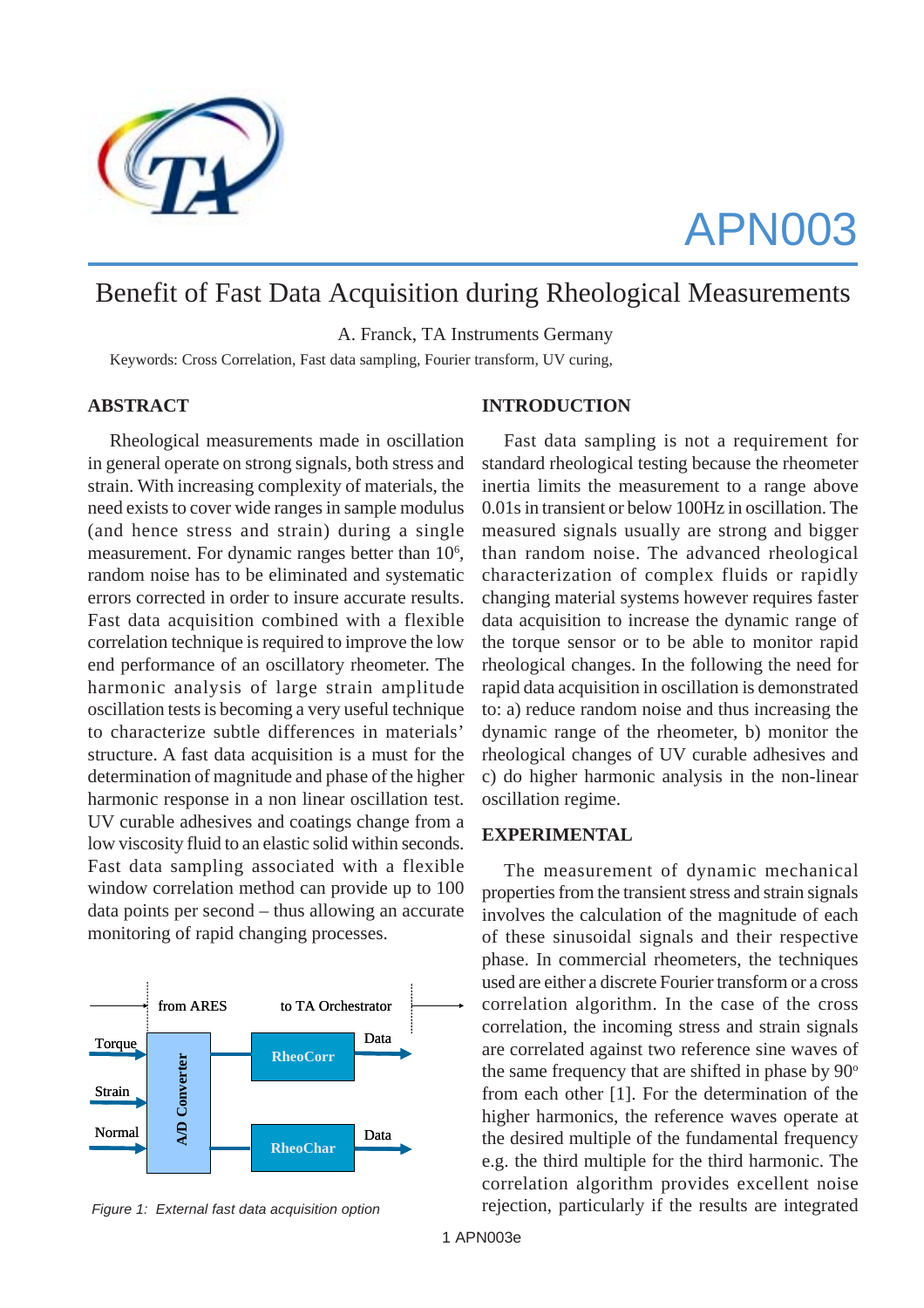

 *Figure 2: Experimental setup with fast data acquisition and UV curing option*

over many data points. The ARES instrument computer uses two dedicated A/D converters and correlates on a fixed number of 2048 raw data points within the time of minimum one cycle below 2 rad/ s. For fast data acquisition the ARES rheometer hardware has been enhanced with an external A/D converter with significantly higher sampling rate, a separate correlator and special software to interface the TAOrchestrator software which automatically sends the data stream to the instrument data presentation software (Figure 1). The signals of strain and stress are available via BNC connectors at the back of the instrument and are digitized using a National Instruments analog to digital converter (PCI-MIO-16XE) with 16 bits of resolution and a maximum sampling rate of 100 kS/s for one channel. The signals are scaled to  $+/- 5$  V full scale, which corresponds to the full scale of the torque transducer and to 0.5 radians of angular displacement for the motor. The A/D converter can be manually rescaled f.ex. 0.5 or 0.05 V full scale, to increase the



*Figure 3: Variation of the phase and modulus with increasing sampling rate*

resolution when weak signals are to be expected. The correlator module, "RheoCorr" interfaces the data acquisition system with the instrument control software – thus enabling  $^{TA}$ Orchestrator to control the external hardware (remote control), send over the appropriate scaling constants and to receive the calsulated dynamic mechanical data. The correlator module has the flexibility to allow independent setting of the number of correlation cycles (minimum 0.5 cycles), the number of data points per cycle (maximum is limited by the sampling rate of the A/D converter) and the correlation frequency i.e. the interval between correlation operations. For testing UV curing materials, the Novacure 2100 UV source can interface with the external DAQ hardware (Figure 2). Lamp shutter and UV intensity are controlled from the operation software during the test. Special upper quartz plates are used to illuminate the sample with the UV radiation. A flexible glass fiber light pipe with 5mm cross section conducts the UV light near the UV test fixture. The radiation intensity is homogeneously redistributed over an area of 20mm of diameter with a collimator and then reflected onto the upper quartz plate by a mirror build into the test fixture stem.

## **RESULTS AND DISCUSSIONS**

#### **Sensitivity and data correlation**

A high data acquisition rate and optimized data handling significantly enhances the dynamic range of the torque signal i.e. increases the sensitivity of the torque transducer. The sensitivity here is defined as the ratio of the detected signal to noise [2]. The noise is the uncertainty of the measured quantity and is given by the relative standard deviation of the modulus and the phase. In order to increase the



*Figure 4: Error in phase and modulus with increasing sampling rate*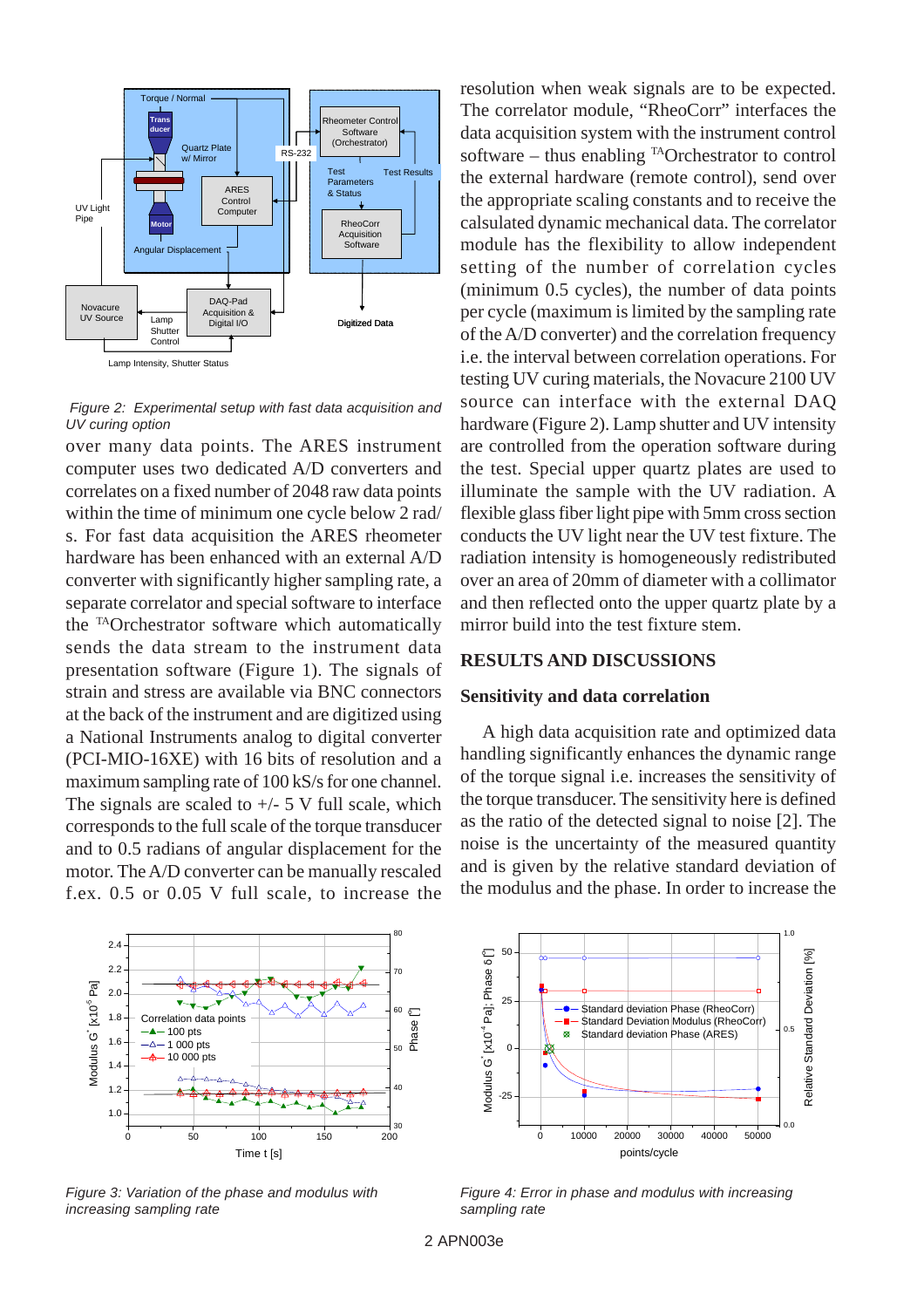

*Figure 5: Trace of G' and G'' during curing, monitored with RheCorr and the ARES correlator*

S/N ratio, the results are averaged over an increasing number of data points. The sensitivity grows in the case of random noise only, with the square root of the measured transient data points  $S/N \sim n^{1/2}$  [3]. The accuracy of modulus and the phase angle have been analyzed as a function of the number of correlation cycles and data points per cycle in figure 3. At low applied strain the raw signals show significant scatter, which leads to large variations in the calculated modulus or phase if only few data points are sampled. The figure 4 shows the error in phase and modulus, which decreases with increasing number of data points per cycle, here for a PDMS sample tested at 0.1 Hz and 0.5% strain (0.8mrad angular displacement). Little improvement can be seen after 10000 data points. This means, that systematic errors are contributing to the noise also. Wilhelm and al. used an over-sampling method [2] to reduce the large data sets for the Fourier transformation after the data acquisition. Since the cross correlation technique can easily handle large data sets (300 000 data points for the example in figure 3) over-sampling thus is not necessary to improve accuracy.

# **Monitoring the changes of UV curing adhesives**

UV curing materials are the choice, if fast setting of an adhesive or a coating is required. Since these systems cure within seconds, fast data acquisition is necessary to monitor the rheological change in a rheometer. Figure 5 shows the cure behavior of an UV curing adhesive. At a probing frequency of 10Hz the ARES correlator uses several cycles and collects one data point every 5 seconds. The external correlator "RheoCorr" combined with the fast data acquisition is able to provide a data point every 50



*Figure 6: Under-sampled data correlation technique*

ms i.e. 20 points per second - thus monitoring the cure much closer with no loss of accuracy (The results of the external and the standard ARES correlator virtually superpose in Figure 5). In order to generate a data point every 50 ms and still be able to correlate over one full cycle, an undersampling technique is used (Figure 6). In this case the digitized analog signal data of the last 100 ms (which equals the time of one cycle at 10 Hz) are kept in a buffer and every 50 ms the correlation of the buffer data provides a new value for the modulus. Under these experimental conditions, 50% of the raw data in the buffer is old every time a new modulus value is determined and the modulus is an average value over the correlation period. The parameter controlling the resolution in time during a cure is the time necessary to fill or renew the buffer. The buffer time is directly related to the test frequency. Theoretically, a quarter of a cycle is sufficient to perform a correlation, "RheCorr" does



*Figure 7: Curing of a UV curing adhesive as a function of the UV exposure time (I=30mW/cm2 )*